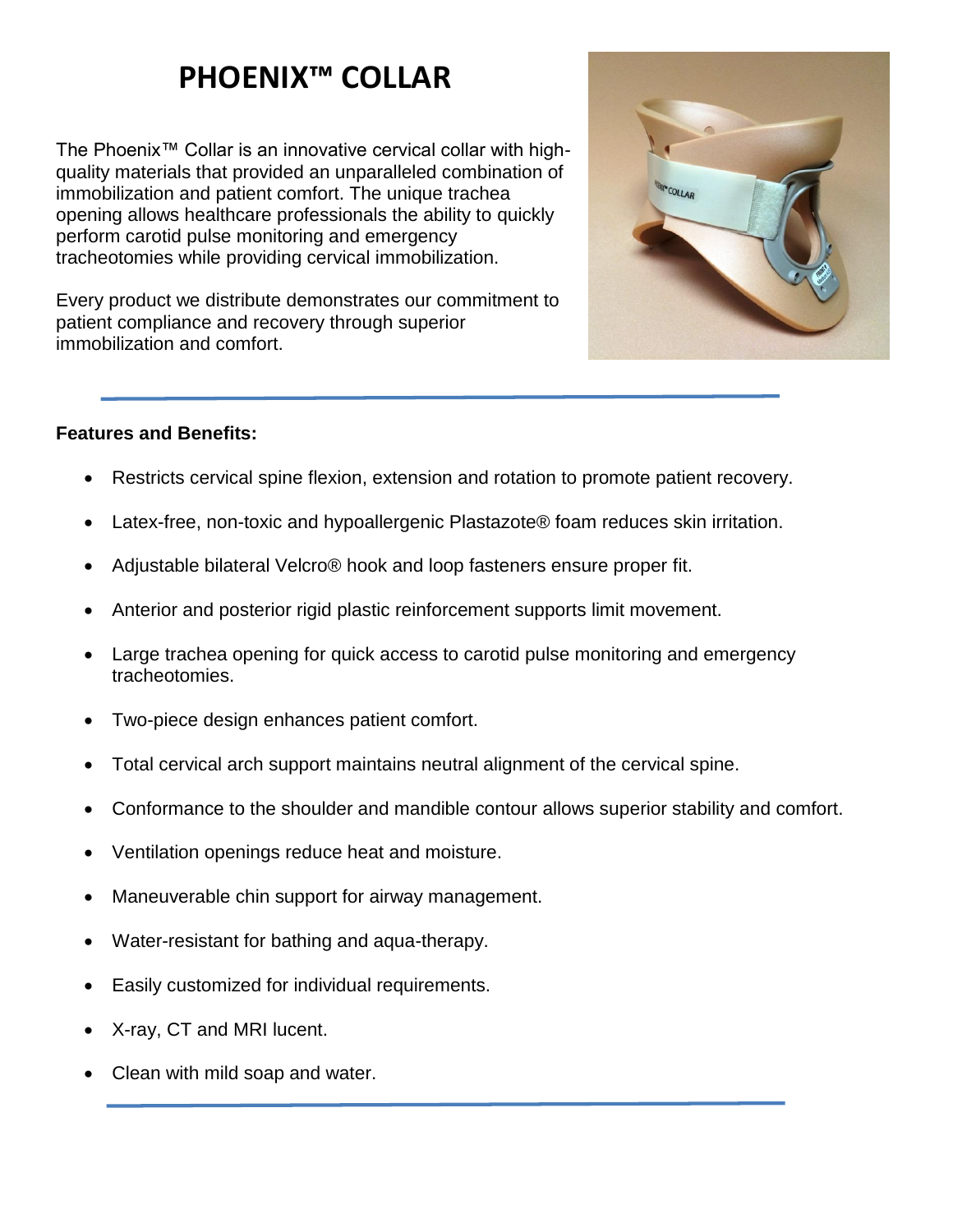#### **Measurement and Sizing:**

Unique sizing is achieved by the combination of a standard off-the-shelf product with an individualized custom fit. All circumferences are color-coded to assist in proper usage and storage.

Sizes: Adult, Child (3 to 13 years old) and Infant (1 to 3 years old)

For more information, please refer to Sizes: Product Table

Proper sizing of the Collar is important for patient immobilization and comfort. Always maintain the patient's head in neutral alignment. These directions are guidelines only; follow a qualified healthcare provider's instructions.

#### **Height:**

- 1. Measure from the tip of the patient's chin to the top of the sternum in a straight line (Figure 1. "A").
- 2. The measurement corresponds to the HEIGHT of the Collar. If the patient's measurement falls between two consecutive sizes, apply the smaller size first.

#### **Circumference:**

- 3. Measure around the patient's neck (Figure 2. "B").
- 4. The measurement corresponds to the size CIRCUMFERENCE of the Collar. If the patient's measurement falls between two consecutive sizes, apply the larger size first.

#### **Application:**

Proper application of the Collar is as important as proper sizing for immobilization and patient comfort. The two-piece design consists of a FRONT piece and BACK piece which are packaged as a set.

Always maintain the patient's head in neutral alignment. These directions are guidelines only; follow a qualified healthcare provider's instructions.

1. After selecting the properly sized Collar, apply the BACK piece of the Collar to the back of the patient's neck. Center the Collar. The back arrow should point upward.





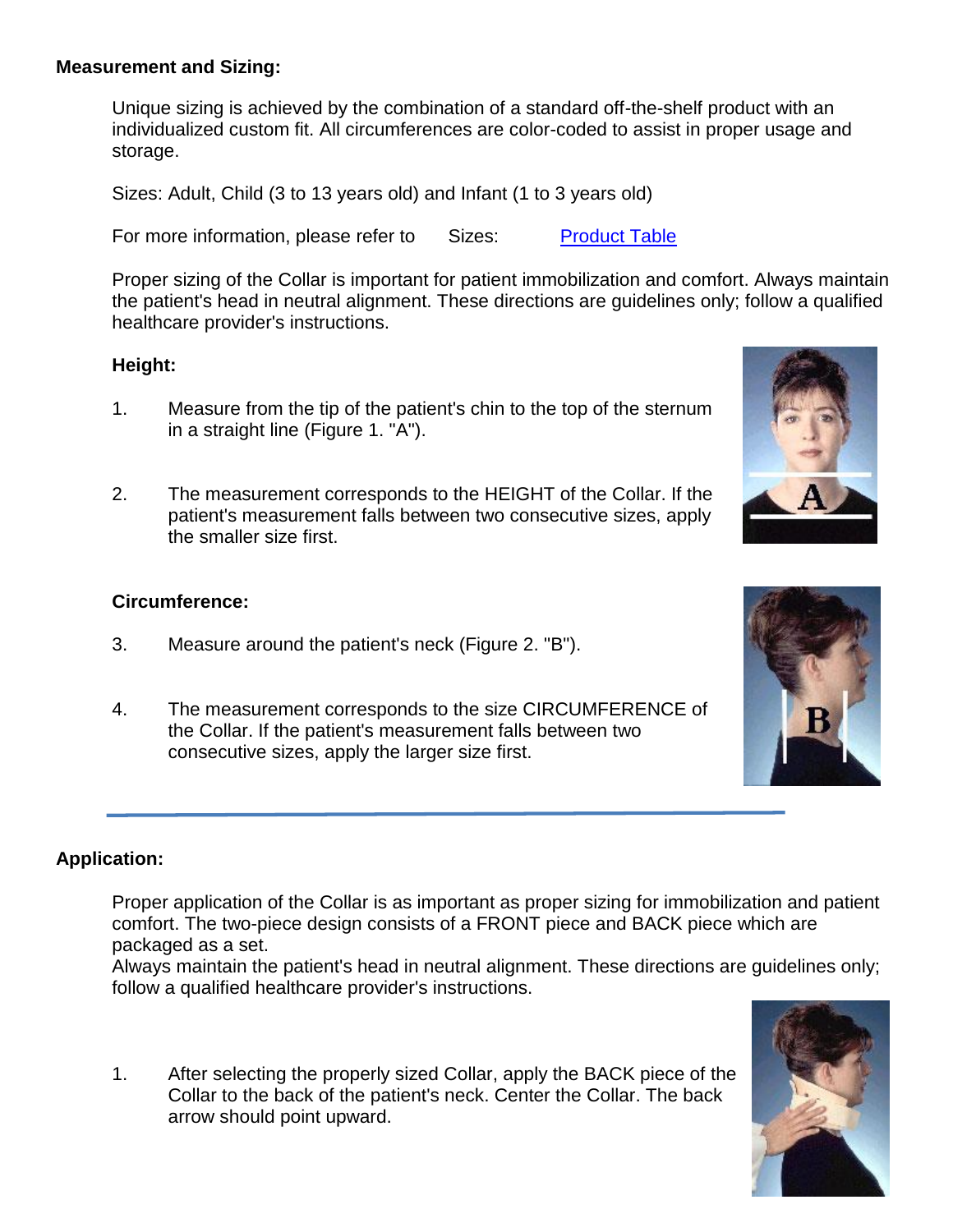2. Apply the FRONT piece of the Collar with the chin secured in the recess. Center the Collar and ensure neutral alignment. The FRONT piece OVERLAPS the BACK piece to ensure effective immobilization and comfort. The front arrow should point upward.

3. With Velcro hook and loop fasteners, tighten the Collar with a bilateral adjustment. This will secure the patient's cervical region in neutral alignment.

#### **Removal:**

Before removing the Collar, mark the position of the Velcro strap location to ensure reapplication maintains the proper fit.

With the Collar secured on the patient, unfasten the Velcro strap on the RIGHT side and then the LEFT side. Remove the Collar from the patient.

#### **Cleaning:**

Proper hygiene and product cleaning are an important part of a patient's recovery. In addition, it will keep the patient clean, comfortable and prevent skin irritation. A qualified healthcare professional will establish your cleaning routine.

After the Collar is removed, gently clean the patient's neck and face; if there is skin irritation contact a qualified healthcare professional. The patient's neck and face should be dried completely before the Collar is applied.

The entire Collar can be cleaned with mild soap and clean water. The Collar should be dried completely with a cloth or air-dried before it is applied to the patient. While a mild disinfectant is acceptable, do not use harsh chemicals or bleach.

Apply the Collar as instructed by a qualified healthcare professional